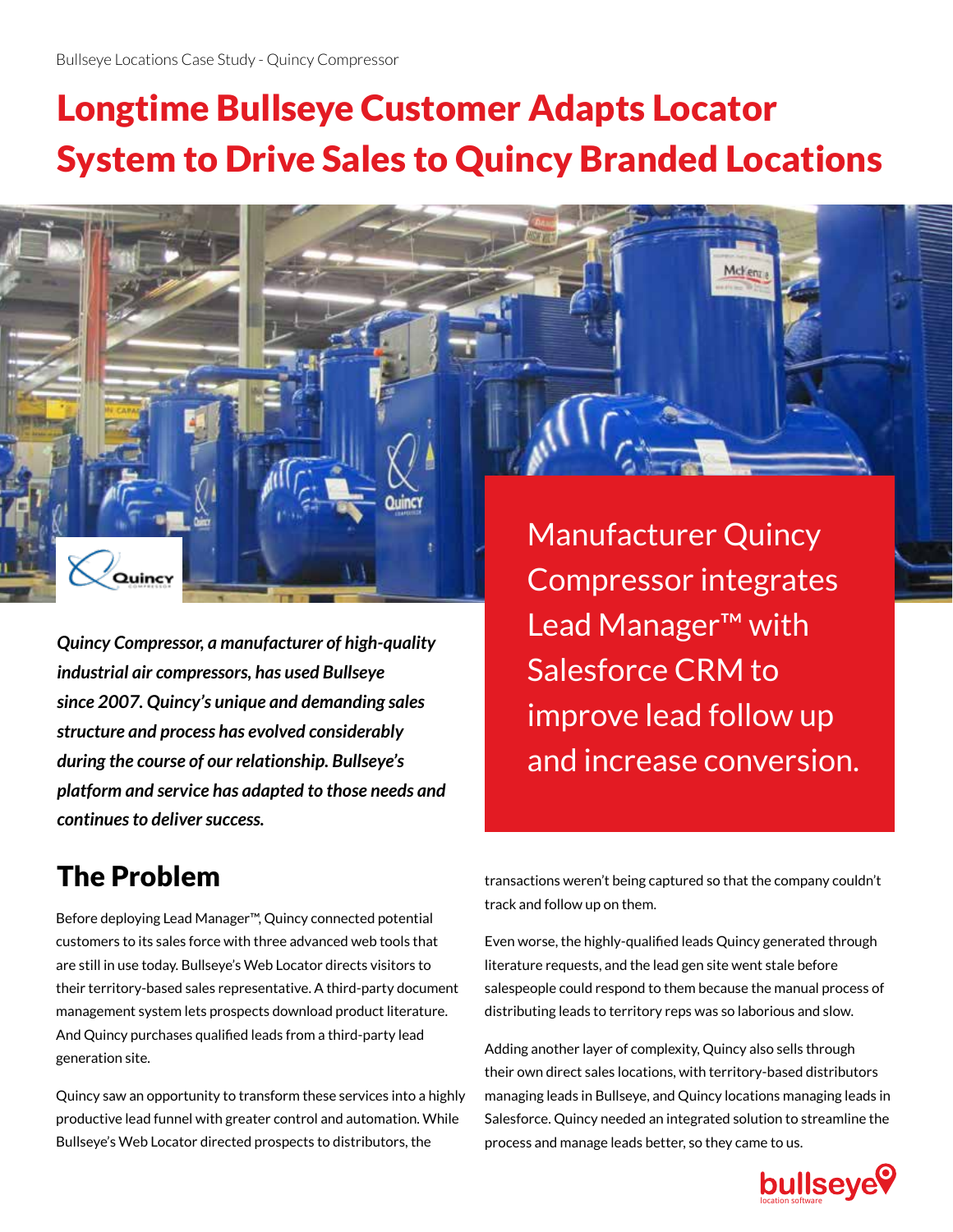### The Solution

#### **Custom integrations to improve lead quality.**

To generate and manage a steady stream of qualified leads, Quincy added Bullseye's Lead Manager™ to their Bullseye Web Locator. They enlisted us to create custom integrations with their existing document management and lead generation systems, and an additional quoting system that generated standardized customer quotes.

To ensure excellent customer service for Quincy customers, Lead Manager™ automates the routing of territory-based leads, as well as customer confirmation emails, lead notification emails for distributors, and timed reminders for leads not responded-to, or actions not reported.

Our custom integration with Quincy's document management system also includes a double opt-in process requiring customers to verify their request for literature. Once verified, customers receive the manufacturer's content and are automatically queued in the Bullseye system for distribution and follow-up.

With Lead Manager™ in place, the entire process is transparent to Quincy's corporate marketing staff. They can now see leads, track distributors' follow-through, intervene to keep the sales cycle moving smoothly, and leverage insights from Bullseye reporting to prioritize high-performing distributors and locations.

#### **Evolving Goals. Enduring Relationships.**

In 2018, about 11 years after Quincy's initial Lead Manager™ setup, we implemented a Salesforce integration to track leads to Quincy's direct locations in a more granular fashion. Leads marked as "direct" are now pushed into Salesforce, and a lead notification email is sent directly from Salesforce to the right location. Direct locations can log in to their Salesforce app to retrieve the lead.

Quincy continues to see measurable results with Bullseye as their sales structure evolves. Marketing Manager Ashley Oberkirch reports that Lead Manager "Has helped us follow up on leads in the direct channel. We couldn't see this information on lead status before Lead Manager."

Bullseye's robust features and superior customer service have been key to Quincy's success. "The biggest benefit of Bullseye Lead Manager is that territory definitions can be based on counties, not just zip codes like other tools," Ms. Oberkirch, said. "Bullseye's customer service is also very responsive if a question arises. I always get a person to respond, and it feels like a family atmosphere when we interact."

"The first eighteen months of using Bullseye to push leads to direct locations has resulted in roughly \$300,000 to our direct locations."

Ashley Oberkirch, Marketing and Communications Manager at Quincy Compressor